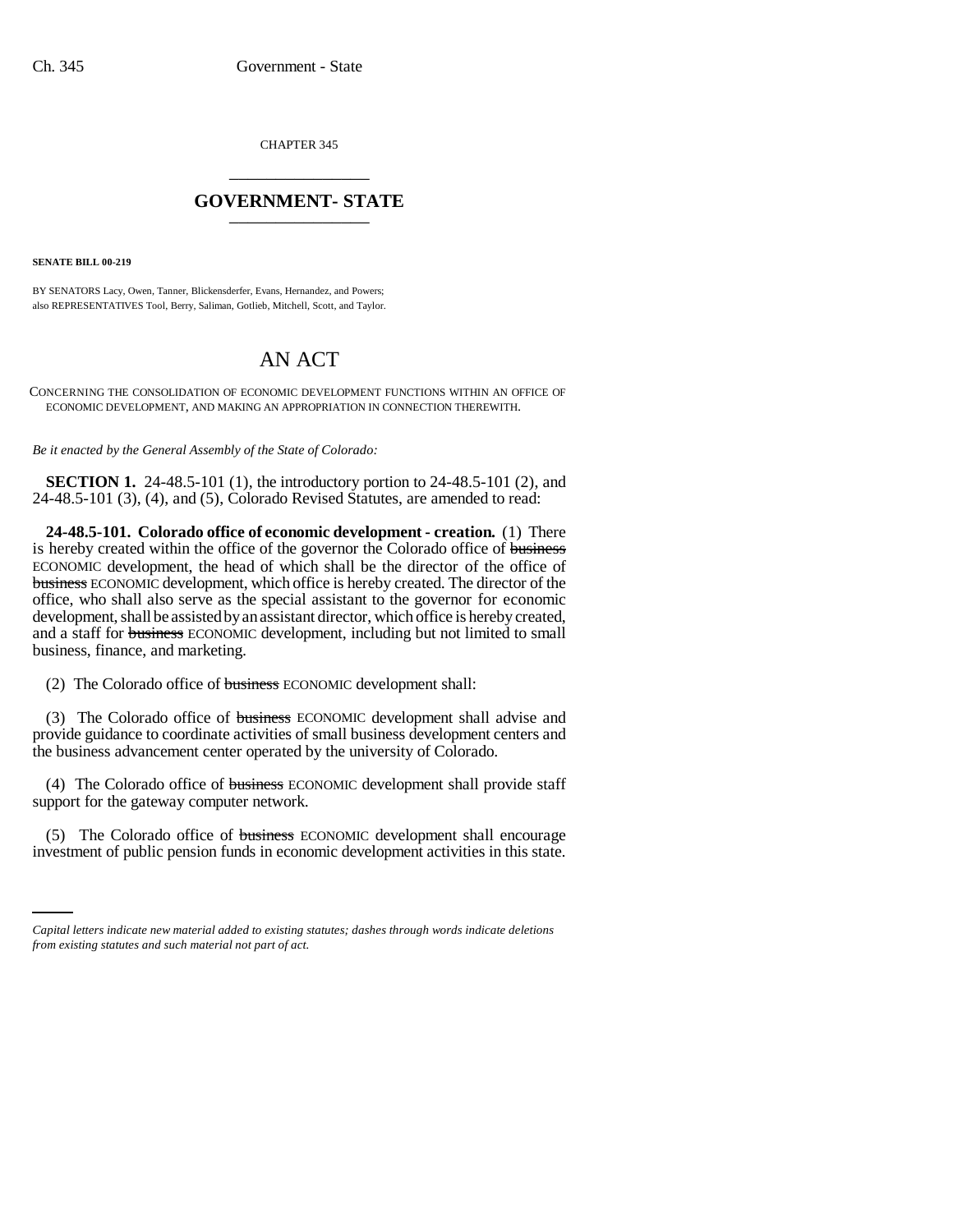**SECTION 2.** 24-48.5-102 (1) and (2), Colorado Revised Statutes, are amended to read:

**24-48.5-102. Small business assistance center.** (1) In addition to the powers and duties specified in section 24-48.5-101, the Colorado office of business ECONOMIC development shall include the small business assistance center, which shall provide comprehensive information on the federal, state, and local requirements necessary to begin a business and shall make this information available to the public.

(2) The small business assistance center shall have the authority to accept and expend moneys from sources other than the state of Colorado for the purpose of performing specific projects, studies, or procedures, or to provide assistance. Such projects, studies, procedures, or assistance shall be reviewed and approved by the Colorado office of business ECONOMIC development and shall be consistent with the duties, authority, and purposes of the Colorado office of business ECONOMIC development as established in this article. Any receipt and expenditure of funds shall be reported to the general assembly as part of the office's annual budget request.

**SECTION 3.** Article 48.5 of title 24, Colorado Revised Statutes, is amended BY THE ADDITION OF THE FOLLOWING NEW SECTIONS CONTAINING RELOCATED PROVISIONS, WITH AMENDMENTS, to read:

**24-48.5-103. [Formerly 24-32-308] Motion picture and television advisory commission abolished - reestablished.** (1) Effective July 1, 1986, the motion picture and television advisory commission is abolished, and the terms of the members of the advisory commission serving as such immediately prior to July 1, 1986, are terminated.

(2) There is hereby established the motion picture and television advisory commission IN THE COLORADO OFFICE OF ECONOMIC DEVELOPMENT, referred to in this section and section 24-32-309 SECTION 24-48.5-404 as the "commission". The commission shall consist of nine members. The director of the division of commerce and development OFFICE shall be ex officio a nonvoting member of the commission and shall act as chairman CHAIR thereof. The remaining eight members shall be appointed by the governor, with the consent of the senate, and at least one member shall be appointed from each congressional district in this state. A vacancy on the commission occurs whenever any member moves out of the congressional district from which he OR SHE was appointed. A member who moves out of such congressional district shall promptly notify the governor of the date of such move, but such notice is not a condition precedent to the occurrence of the vacancy. The governor shall fill the vacancy by appointment for the unexpired term. No more than five of the appointed members of the commission shall be members of the same major political party. Of the members appointed to take office on July 1, 1986, two shall serve for a term ending July 1, 1987; two shall serve for a term ending July 1, 1988; two shall serve for a term ending July 1, 1989; and two shall serve for a term ending July 1, 1990. Thereafter members shall be appointed for four-year terms. Such appointed members shall be appointed from the motion picture and telecommunications industries, shall have knowledge of the problems of motion picture and television filming and production, and shall have a prior record of promoting motion picture and television production in the state of Colorado.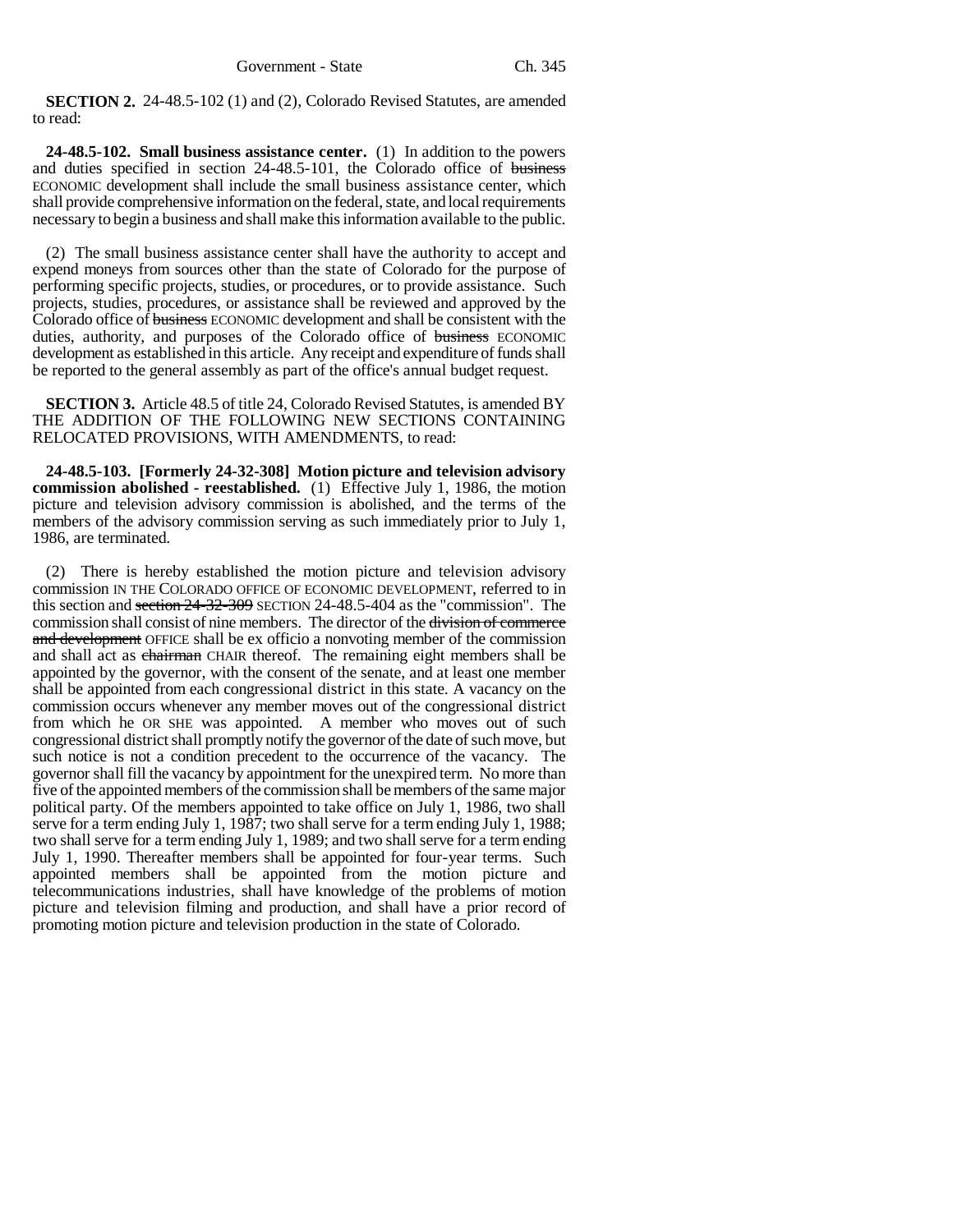#### Ch. 345 Government - State

(3) Members of the commission shall receive no compensation for their services but shall be reimbursed for actual and necessary expenses incurred in the performance of their duties.

### (4) Repealed.

**24-48.5-104. [Formerly 24-32-309] Functions of commission - legislative declaration.** (1) The commission shall have the following functions:

(a) To promote the use of locations in Colorado for the filming of motion pictures, television films, and commercials by the motion picture industry, the telecommunications industry, and independent film producers;

(b) To develop, advertise, and disseminate graphic presentations to the motion picture and telecommunications industries concerning the many possible sites in Colorado which THAT are suitable for production use and to promote the use of motion picture and television technicians and support personnel located throughout the state of Colorado. To facilitate this function, the commission shall have the full cooperation of state agencies and departments including, but not limited to, the state council on the arts, the Colorado tourism board, and representatives of the ski industry. To further facilitate this function, state lands, equipment, and manpower may, as practicable, be supplied at no charge or at a nominal charge upon demonstration by the user of sufficient liability insurance to cover such uses.

(c) To report annually to the general assembly on the status of the motion picture and television industry in this state.

(2) (a) The general assembly hereby finds and declares that the motion picture and telecommunications industries are vital to the general welfare and economic well-being of the state and its citizens and that the continued health and expansion of these industries requires a long-term investment by the state in the planning, promotion, and development of Colorado as a quality motion picture and telecommunications center.

(b) The general assembly further finds and declares it to be the policy of this state to promote the development of the motion picture and telecommunications industries in Colorado. To that end, it is further declared to be the policy of the state of Colorado that all state departments shall cooperate with the Colorado motion picture and television advisory commission created in section 24-32-308 SECTION 24-48.5-105 and that such departments shall assist the commission in its efforts by making property and services available to the commission.

**24-48.5-105. Transfer of functions - Colorado customized training program - motion picture and television advisory commission - Colorado economic development commission - contracts - continuation of regulations.** (1) ON AND AFTER JULY 1, 2000, THE COLORADO OFFICE OF ECONOMIC DEVELOPMENT SHALL EXECUTE, ADMINISTER, PERFORM, AND ENFORCE THE RIGHTS, POWERS, DUTIES, FUNCTIONS, AND OBLIGATIONS PREVIOUSLY VESTED IN THE FOLLOWING PROGRAMS AND COMMISSIONS CONCERNING THE DUTIES AND FUNCTIONS TRANSFERRED TO THE OFFICE PURSUANT TO THIS SECTION: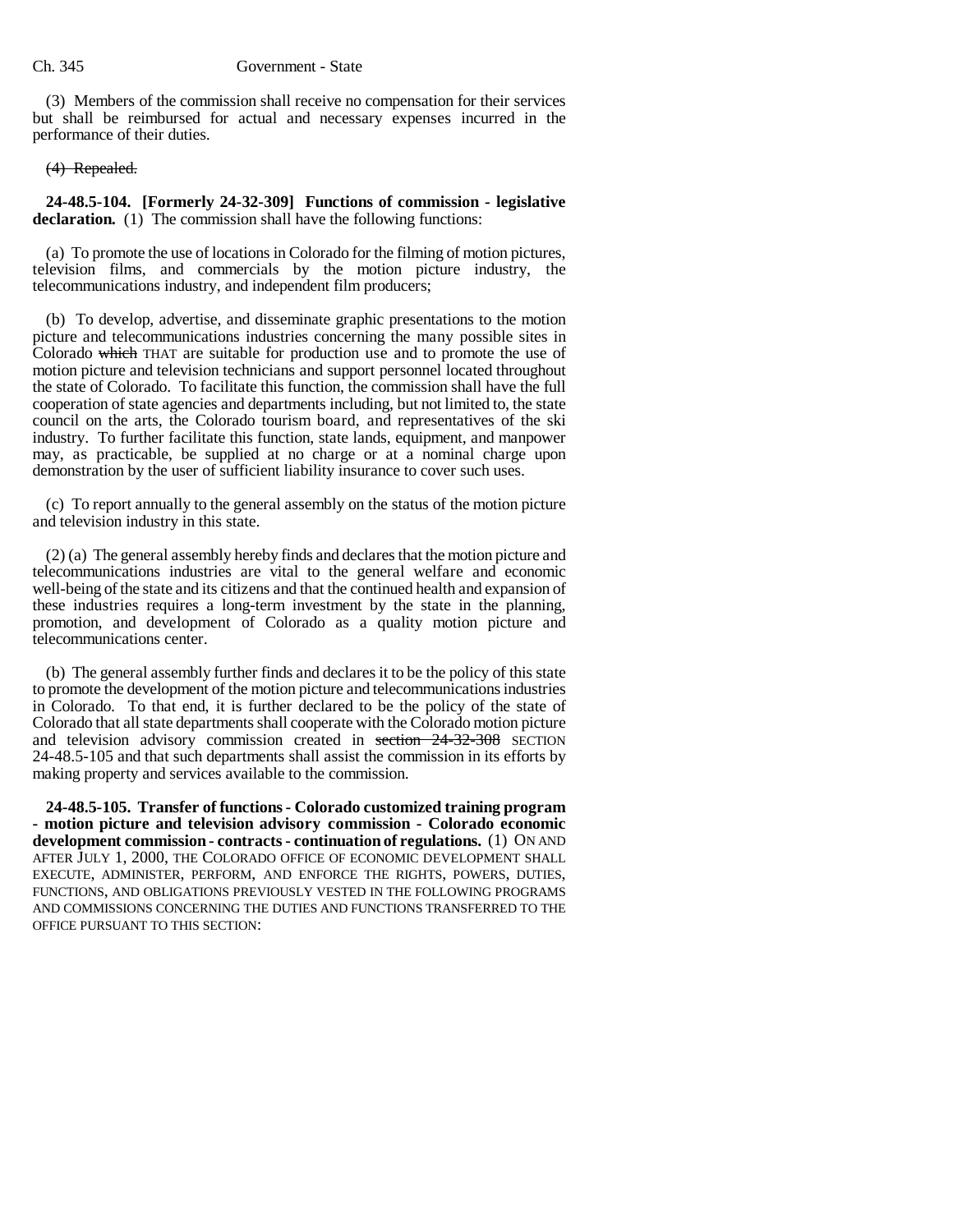(a) THE MOTION PICTURE AND TELEVISION ADVISORY COMMISSION, A COMMISSION CURRENTLY WITHIN THE DIVISION OF COMMERCE AND DEVELOPMENT OF THE DEPARTMENT OF LOCAL AFFAIRS; AND

(b) THE COLORADO ECONOMIC DEVELOPMENT COMMISSION, A COMMISSION CURRENTLY IN THE DEPARTMENT OF LOCAL AFFAIRS.

(2) ON JULY 1, 2000, EMPLOYEES OF THE MOTION PICTURE AND TELEVISION ADVISORY COMMISSION AND COLORADO ECONOMIC DEVELOPMENT COMMISSION WHOSE PRINCIPAL DUTIES AND FUNCTIONS CONCERN THE DUTIES AND FUNCTIONS TRANSFERRED TO THE COLORADO OFFICE OF ECONOMIC DEVELOPMENT PURSUANT TO THIS SECTION AND WHOSE EMPLOYMENT IN SAID OFFICE IS DEEMED NECESSARY BY THE DIRECTOR OF SUCH OFFICE TO CARRY OUT THE PURPOSES OF THIS ARTICLE SHALL BE TRANSFERRED TO SUCH OFFICE AND SHALL BECOME EMPLOYEES THEREOF. ANY EMPLOYEES WHO ARE CLASSIFIED EMPLOYEES IN THE STATE PERSONNEL SYSTEM SHALL RETAIN ALL RIGHTS TO THE PERSONNEL SYSTEM AND RETIREMENT BENEFITS UNDER THE LAWS OF THIS STATE, AND THEIR SERVICES SHALL BE DEEMED TO HAVE BEEN CONTINUOUS. ALL TRANSFERS AND ANY ABOLISHMENT OF POSITIONS IN THE STATE PERSONNEL SYSTEM SHALL BE MADE AND PROCESSED IN ACCORDANCE WITH THE STATE PERSONNEL SYSTEM LAWS AND RULES.

(3) ON AND AFTER JULY 1, 2000, ALL ITEMS OF PROPERTY, REAL AND PERSONAL, INCLUDING OFFICE FURNITURE AND FIXTURES, BOOKS, DOCUMENTS, AND RECORDS OF THE MOTION PICTURE AND TELEVISION ADVISORY COMMISSION AND COLORADO ECONOMIC DEVELOPMENT COMMISSION PERTAINING TO THE DUTIES AND FUNCTIONS TRANSFERRED TO THE COLORADO OFFICE OF ECONOMIC DEVELOPMENT PURSUANT TO THIS SECTION ARE TRANSFERRED TO SAID OFFICE AND BECOME PROPERTY THEREOF.

(4) WHENEVER THE MOTION PICTURE AND TELEVISION ADVISORY COMMISSION OR COLORADO ECONOMIC DEVELOPMENT COMMISSION IS REFERRED TO OR DESIGNATED BY ANY CONTRACT OR OTHER DOCUMENT IN CONNECTION WITH THE DUTIES AND FUNCTIONS TRANSFERRED TO THE COLORADO OFFICE OF ECONOMIC DEVELOPMENT PURSUANT TO THIS SECTION, SUCH REFERENCE OR DESIGNATION SHALL BE DEEMED TO APPLY TO SUCH OFFICE. ALL CONTRACTS ENTERED INTO BY THE MOTION PICTURE AND TELEVISION ADVISORY COMMISSION OR COLORADO ECONOMIC DEVELOPMENT COMMISSION PRIOR TO JULY 1, 2000, IN CONNECTION WITH THE DUTIES AND FUNCTIONS TRANSFERRED TO SAID OFFICE PURSUANT TO THIS SECTION ARE HEREBY VALIDATED, WITH SUCH OFFICE SUCCEEDING TO ALL THE RIGHTS AND OBLIGATIONS OF SUCH CONTRACTS. ANY APPROPRIATIONS OF FUNDS FROM PRIOR FISCAL YEARS OPEN TO SATISFY OBLIGATIONS INCURRED PURSUANT TO SUCH CONTRACTS ARE HEREBY TRANSFERRED AND APPROPRIATED TO SUCH OFFICE FOR THE PAYMENT OF SAID OBLIGATIONS.

ON AND AFTER JULY 1, 2000, THE COLORADO OFFICE OF ECONOMIC DEVELOPMENT SHALL EXECUTE, ADMINISTER, PERFORM, AND ENFORCE THE RIGHTS, POWERS, DUTIES, FUNCTIONS, AND OBLIGATIONS PREVIOUSLY VESTED IN THE DEPARTMENT OF LOCAL AFFAIRS CONCERNING THE JOINT ADMINISTRATION OF THE COLORADO CUSTOMIZED TRAINING PROGRAM, A PROGRAM WITHIN THE STATE BOARD FOR COMMUNITY COLLEGES AND OCCUPATIONAL EDUCATION.

**SECTION 4.** 23-60-306 (3) (a), Colorado Revised Statutes, is amended, and the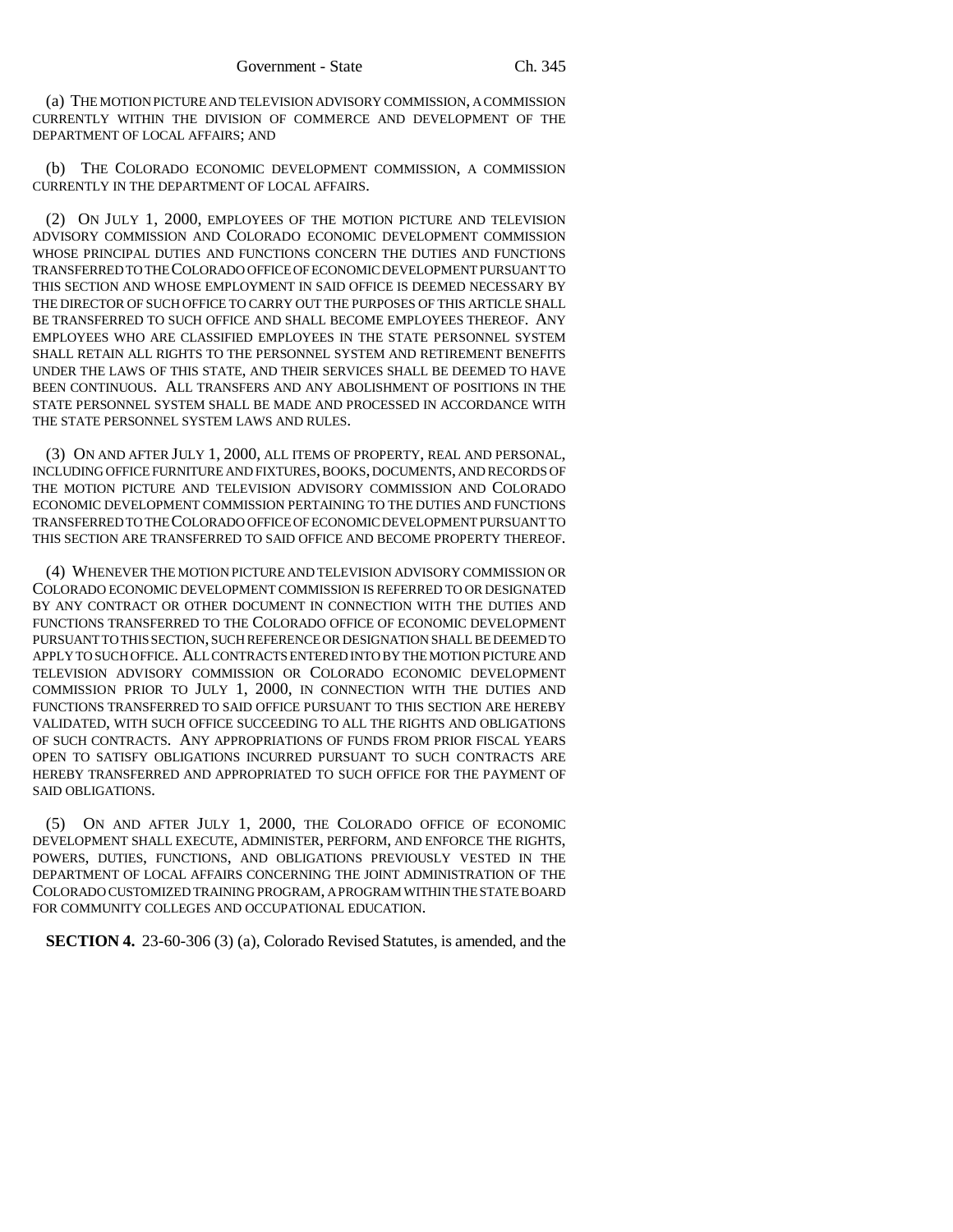said 23-60-306 is further amended BY THE ADDITION OF A NEW SUBSECTION, to read:

**23-60-306. Colorado customized training program - creation - policy functions of the state board for community colleges and occupational education.** (3) (a) There is hereby created the Colorado customized training program within the board. EXCEPT AS OTHERWISE PROVIDED IN SUBSECTION (6) OF THIS SECTION, said program shall be operated as a joint effort with the department of local affairs and in cooperation with the department of labor and employment, the department of human services, and state and local education agencies.

(6) ON AND AFTER JULY 1, 2000, THE COLORADO OFFICE OF ECONOMIC DEVELOPMENT SHALL EXECUTE, ADMINISTER, PERFORM, AND ENFORCE THE RIGHTS, POWERS, DUTIES, FUNCTIONS, AND OBLIGATIONS PREVIOUSLY VESTED IN THE DEPARTMENT OF LOCAL AFFAIRS UNDER THIS SECTION.

**SECTION 5.** 23-60-307 (3) (a), the introductory portion to 23-60-307 (3) (b), and 23-60-307 (4) Colorado Revised Statutes, are amended to read:

**23-60-307. Colorado existing industry training program - creation - policy - functions of the state board for community colleges and occupational education.** (3) (a) There is hereby created the Colorado existing industry training program within the state board for community colleges and occupational education. Said program shall be jointly administered by the state board of community colleges and occupational education and the COLORADO office of economic development in cooperation with the department of local affairs, department of labor and employment, governor's job training office, state and local education agencies and private industry councils (in the planning and review process), and approved joint apprenticeship programs.

(b) The program shall provide training or retraining workers for companies being affected by major technological change or for situations where training is deemed crucial for the company and for worker retention. The program shall give first priority to Colorado-based industries which are being affected by technological change, causing a decline in business which may result in dislocation of its work force by imminent layoffs which may impact the community where the company is located. No preference in selection shall be given based on the location of a business in the state. The determinations required by this paragraph (b) shall be made after considering the financial condition of applicant companies, on-site visits to applicant companies, and joint evaluations thereof by the state board for community colleges and occupational education and the COLORADO office of economic development as joint operators of the program. Training or retraining under the program may include any of the following or any combination thereof:

(4) There is hereby created in the state treasury the Colorado existing industry training cash fund which THAT shall consist of all moneys credited thereto pursuant to this subsection  $(4)$  and as otherwise provided by law. For the purpose of providing start-up moneys for the Colorado existing industry training program for the period beginning July 1, 1989, and ending June 30, 1990, subject to the provisions of section  $8-72-105(1)$ , C.R.S., an expenditure in the amount of three hundred thousand dollars shall be made from the unemployment revenue fund, created in section 8-77-106,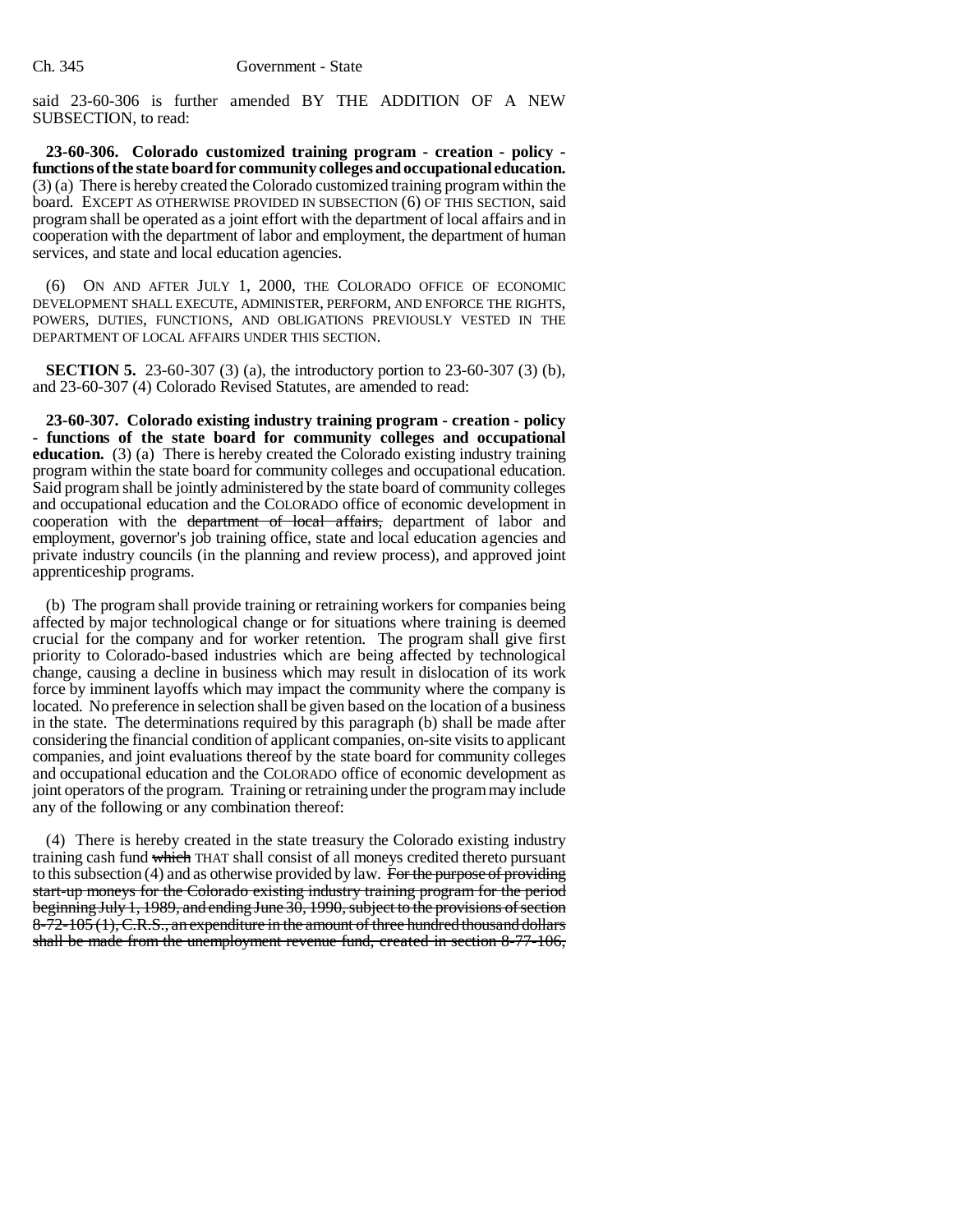Government - State Ch. 345

C.R.S., and paid to the state treasurer, who shall credit such moneys to the Colorado existing industry training cash fund, and such moneys may be expended from the fund by the Colorado existing industry training program beginning on and after June 7, 1989, to carry out the purposes of this section. The general assembly shall make annual appropriations for fiscal years commencing on or after July 1, 1990, from the Colorado existing industry training cash fund to the state board for community colleges and occupational education for allocation to the Colorado existing industry training program for the implementation of this section. and the general assembly shall determine sources of continued funding for the Colorado existing industry training program for such fiscal years.

**SECTION 6.** 24-46-102 (2) and (3), Colorado Revised Statutes, are amended to read:

**24-46-102. Colorado economic development commission - creation membership.** (2) There is hereby created the Colorado economic development commission IN THE COLORADO OFFICE OF ECONOMIC DEVELOPMENT, referred to in this article as the "commission". The commission shall exercise its powers and perform its duties and functions specified in this article under the department of local affairs as if the same were transferred to the department by a **type 2** transfer as such transfer is defined in the "Administrative Organization Act of 1968", article 1 of this title.

(3) The commission shall consist of nine THE GOVERNOR OR THE GOVERNOR'S DESIGNEE AND EIGHT members who shall be appointed no later than August 1, 1996, as follows: four members shall be appointed by the governor; two members shall be appointed by the speaker of the house of representatives; AND two members shall be appointed by the president of the senate. and one member shall be the executive director of the department of local affairs. No member of the general assembly shall be appointed as a member of the commission. The governor shall appoint at least one person from west of the continental divide and one person from the eastern slope predominately from the rural area. Members shall serve at the pleasure of their appointing authority.

**SECTION 7.** 24-46-106, Colorado Revised Statutes, is amended to read:

**24-46-106. Repeal of article.** This article is repealed, effective July 1, 2001 JULY 1, 2006.

**SECTION 8.** 39-30-103 (4) (e), Colorado Revised Statutes, is amended to read:

**39-30-103. Zones established - termination.** (4) (e) Effective January 1, 1997, all decisions concerning the designation or termination of enterprise zones or portions thereof shall be made by the Colorado economic development commission created in section 24-46-102, C.R.S., upon the recommendations of the executive director of the department of local affairs COLORADO OFFICE OF ECONOMIC DEVELOPMENT; except that no termination decision shall be effective prior to July 1, 1997, and no termination decision shall be effective prior to the submission of a report on the termination decision by the commission to the general assembly.

**SECTION 9.** 39-30-103.5 (1) (a) (I), (1) (e), (6) and (7), Colorado Revised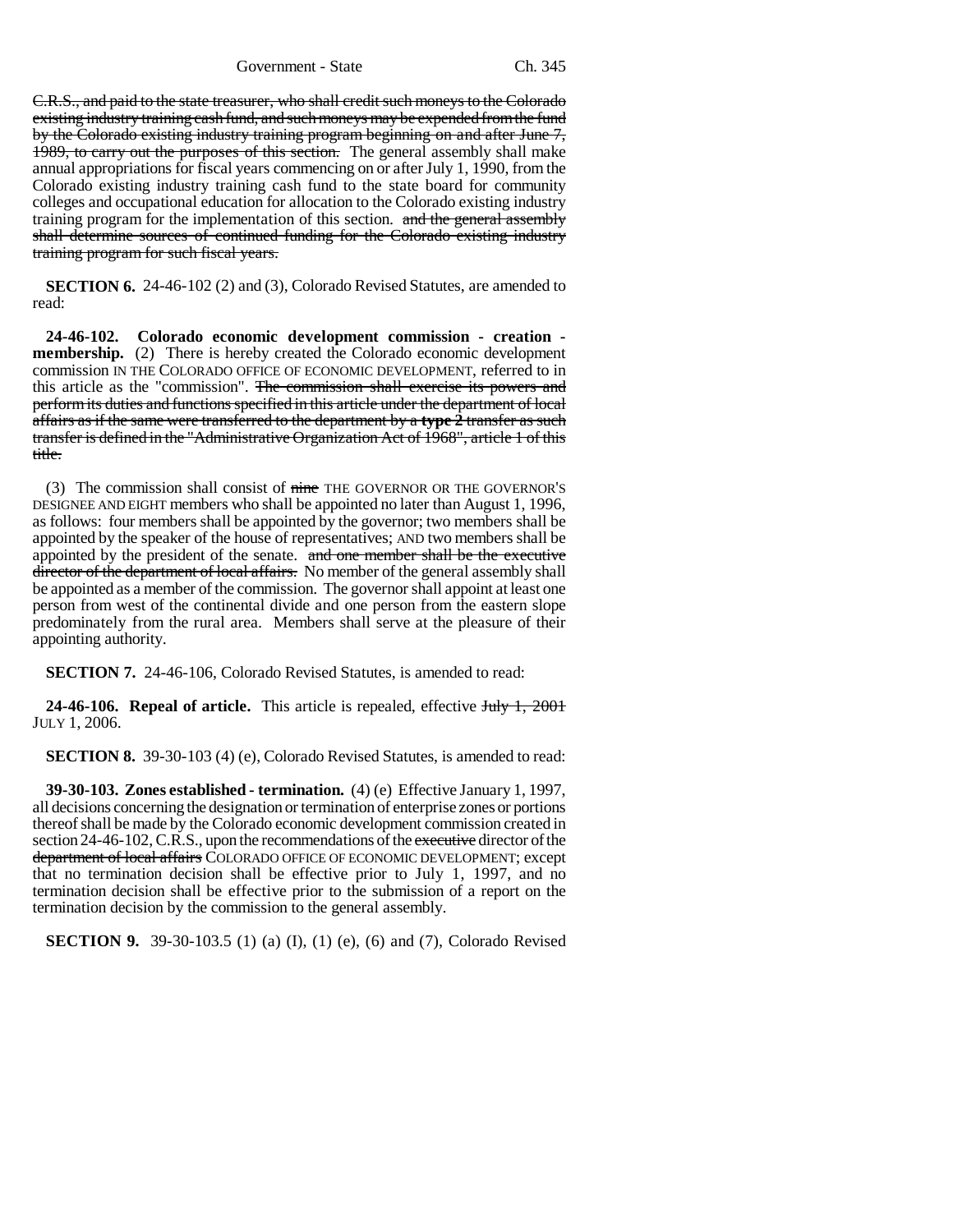Statutes, are amended to read:

**39-30-103.5. Credit against tax - contributions to enterprise zone administrators to implement economic development plans.** (1) (a) (I) Except as otherwise provided in subparagraph (II) of this paragraph (a), for income tax years commencing on or after January 1, 1989 JANUARY 1, 2000, any taxpayer who makes a monetary or in-kind contribution for the purpose of implementing the economic development plan for the enterprise zone to the person or agency which THAT has been designated as the enterprise zone administrator by the department of local affairs COLORADO ECONOMIC DEVELOPMENT COMMISSION shall be allowed a credit against the income tax imposed by article 22 of this title in an amount equal to fifty percent of the total value of the contribution as certified by the enterprise zone administrator.

(e) On or before November 1, 1996 NOVEMBER 1, 2000, and November 1 of each year thereafter, each zone administrator shall provide to the executive director of the department of local affairs COLORADO ECONOMIC DEVELOPMENT COMMISSION a list of all programs, projects, and organizations to which taxpayers may contribute during the next calendar year for the purpose of implementing the economic development plan of the zone and receiving a tax credit pursuant to this section. The list shall be accompanied by a description of each program, project, or organization, including the purpose and relationship of the program, project, or organization to the economic development goals of the enterprise zone, the expected benefits of the program, project, or organization to the enterprise zone, and an estimate of the amount of potential contributions to the program, project, or organization during the next calendar year. No later than December 1 of each year, the executive director of the department of local affairs shall forward the lists of programs, projects, or organizations submitted by zone administrators to the Colorado economic development commission established pursuant to article 46 of title 24, C.R.S. Any modifications to a list, including programs, projects, or organizations that are to be added thereto, shall be submitted to the department of local affairs COMMISSION by the zone administrator no later than thirty days after the modification is made. The department of local affairs shall report any such modifications to the Colorado economic development commission within thirty days of receipt. Commencing July 1, 1999, the commission is authorized to hold hearings and review any new program, project, or organization included on a list that is submitted to the commission pursuant to this section, any modification to a list, and any other program, project, or organization that the commission determines has changed materially. A list or modification of a list that is submitted to the commission pursuant to this section shall not be considered final until thirty days after the commission has received such information. The commission shall approve any program, project, or organization that it determines is eligible under the requirements of this section or is essential to the mission of the enterprise zone upon a majority vote of the members of the commission present at a meeting at which such approval is considered. The commission shall notify the zone administrator of any program, project, or organization that is not approved within thirty days of receipt of the list or modification of the list. Any program, project, or organization not approved by the commission may request that the commission reconsider its decision within thirty days after the date the notice indicating that the program, project, or organization was not approved was provided to the zone administrator. A zone administrator may accept contributions for any program, project, or organization it has submitted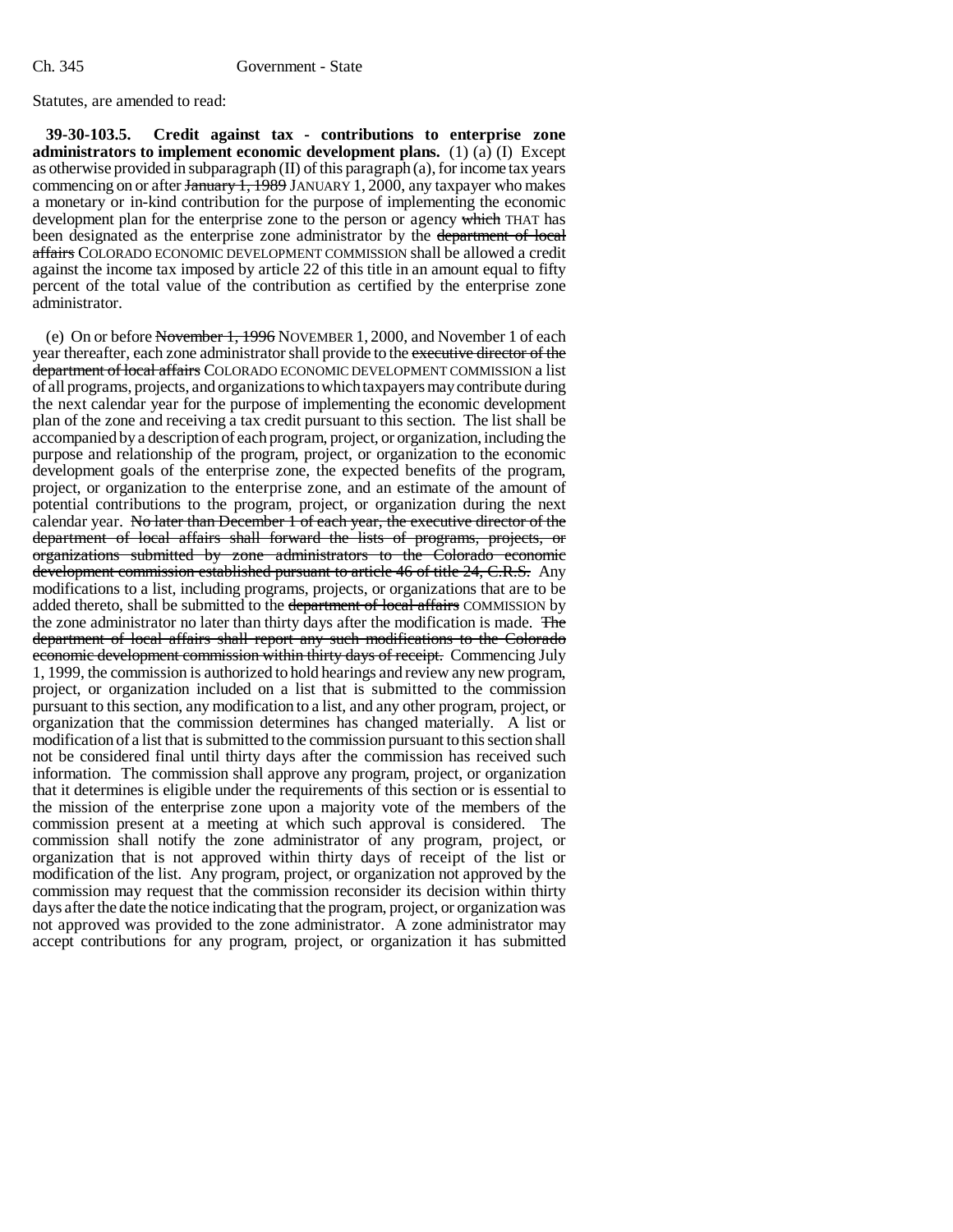pursuant to this paragraph (e).

(6) No later than ninety days after making a certification of value pursuant to subsection (1) of this section, the enterprise zone administrator making the certification shall report to the executive director of the department of local affairs COLORADO ECONOMIC DEVELOPMENT COMMISSION the total value of the contribution as certified by the administrator, the source of the contribution, the purpose of the contribution, and the relationship of the stated purpose of the contribution to the enterprise zone's goals or job creation objectives.

(7) The department of local affairs COLORADO ECONOMIC DEVELOPMENT COMMISSION or the enterprise zone administrator may release information concerning the source and amount of contributions made pursuant to this section, as well as the amount of the credits allowed pursuant to this section.

**SECTION 10. Repeal of provisions being relocated in this act.** 24-32-308 and 24-32-309, Colorado Revised Statutes, are repealed.

**SECTION 11. Appropriation - adjustments to the 2000 long bill.** (1) For the implementation of this act, appropriations made in the annual general appropriation act for the fiscal year beginning July 1, 2000, shall be adjusted as follows:

(a) The general fund appropriation to the department of local affairs, executive director's office, for health, life, and dental, short-term disability, salary survey and senior executive service, and anniversary increases, is decreased by twenty-two thousand six hundred forty-two dollars (\$22,642).

(b) The general fund appropriation to the department of local affairs, executive director's office, leased space, is decreased by forty thousand seven hundred sixty-six dollars (\$40,766).

(c) The appropriation to the department of local affairs, economic development, local affairs programs, motion picture and television production, for program costs, is decreased by three hundred sixty-three thousand one hundred seventy-two dollars (\$363,172) and 4.5 FTE. Said sum shall be from the general fund.

(d) The appropriation to the department of local affairs, economic development, local affairs programs, economic development commission, for general economic incentives and marketing, is decreased by one million one hundred eighty-four thousand one hundred seventy-nine dollars (\$1,184,179) and 2.5 FTE. Said sum shall be from the general fund.

(e) The appropriation to the department of local affairs, economic development, department of higher education programs, for Colorado first customized job training, is decreased by three million one hundred thirty-three thousand four hundred dollars (\$3,133,400). Said sum shall be from the general fund.

(f) The appropriation to the department of local affairs, economic development, department of higher education programs, for existing industry training, is decreased by one million one hundred twenty-five thousand two hundred twenty dollars (\$1,125,220). Said sum shall be from the general fund.